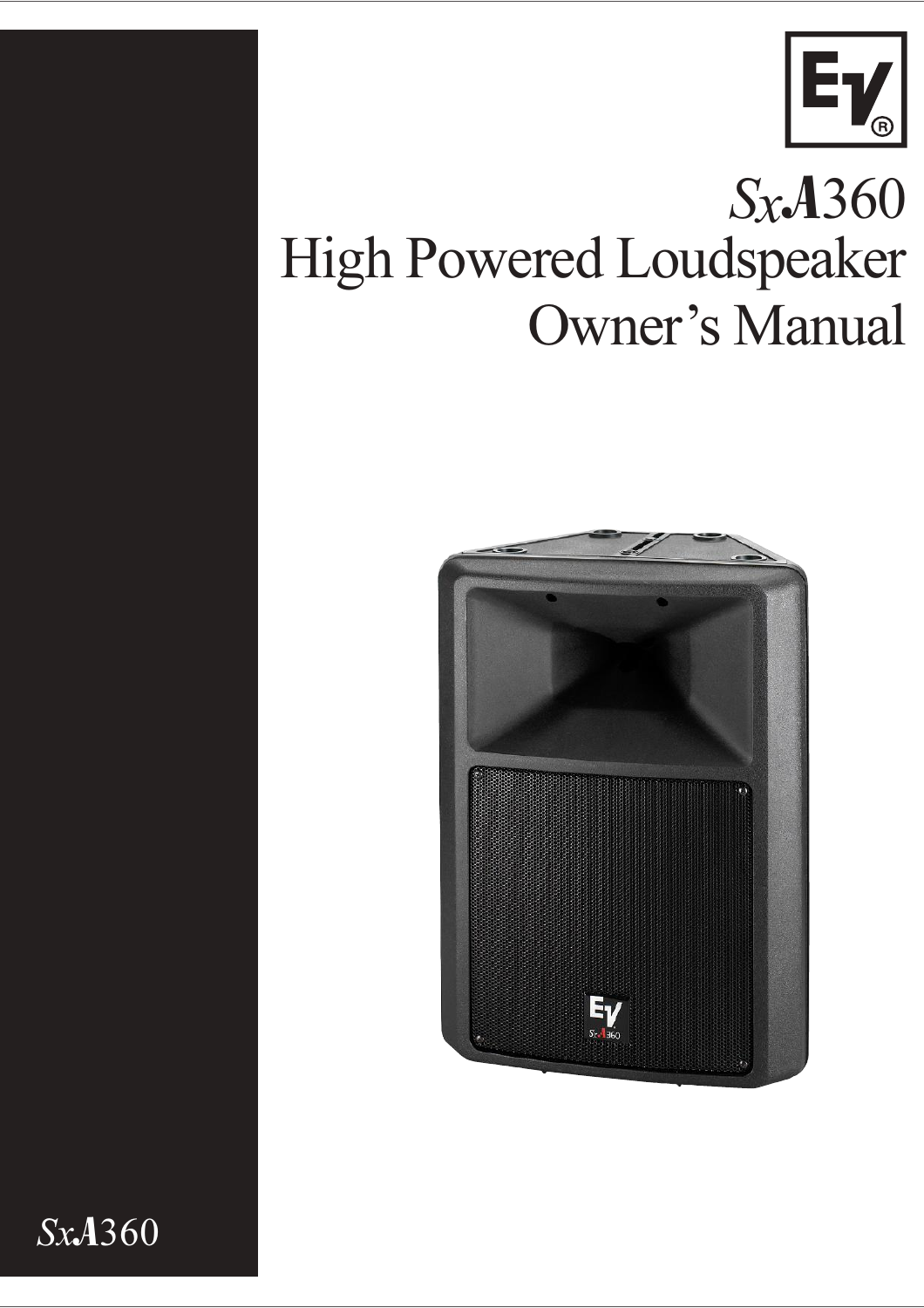## Sx.A360 **Important Safety Instructions**





The lightning flash with arrowhead symbol, within an equilateral triangle is intended to alert the user to the presence of uninsulated "dangerous voltage" within the product's enclosure that may be of sufficient magnitude to constitute a risk of electric shock to persons.



The exclamation point within an equilateral triangle is intended to alert the user to the presence of important operating and maintenance (servicing) instructions in the literature accompanying the appliance.

- 1. Read these instructions.
- 2. Keep these instructions.
- 3. Heed all warnings.
- 4. Follow all instructions.

5. Do not use this apparatus near water. Do not expose this apparatus to dripping or splashing and ensure that no objects filled with liquids, such as vases, are placed on this apparatus.

6. Clean only with a dry cloth.

7. Do not block any of the ventilation openings. Install in accordance with the manufacturers instructions.

8. Do not install near any heat sources such as radiators, heat registers, stoves, or other apparatus (including amplifiers) that produce heat.

9. Only use attachments/accessories specified by the manufacturer.

10. Refer all servicing to qualified service personnel. Servicing is required when the apparatus has been damaged in any way, such as power-supply cord or plug is damaged, liquid has been spilled or objects have fallen into the apparatus, the apparatus has been exposed to rain or moisture, does not operate normally, or has been dropped.

11.To completely disconnect AC power from this apparatus, the power supply cord must be unplugged.

#### **For US and CANADA only:**

Do not defeat the safety purpose of the grounding-type plug. A grounding type plug has two blades and a third grounding prong. The wide blade or the third prong are provided for your safety. When the provided plug does not fit into your outlet, consult an electrican for replacement of the absolete outlet.

#### **Important Service Instructions**

**CAUTION: These servicing instructions are for use by qualified personnel only. To reduce the risk of electric shock, do not perform any servicing other than that contained in the Operating Instructions unless you are qualified to do so. Refer all servicing to qualified service personnel.**

1. Security regulations as stated in the EN 60065 (VDE 0860 / IEC 65) and the CSA E65 - 94 have to be obeyed when servicing the appliance.

2. Use of a AC separator transformer is mandatory during maintenance while the appliance is opened, needs to be operated and is connected to the AC.

3. Switch off the power before retrofitting any extensions, changing the AC voltage or the output voltage.

4. The minimum distance between parts carrying AC voltage and any accessible metal piece (metal enclosure),

respectively between the AC poles has to be **3 mm** and needs to be minded at all times.

The minimum distance between parts carrying AC voltage and any switches or breakers that are not connected to the AC (secondary parts) has to be **6 mm** and needs to be minded at all times.

5. Replacing special components that are marked in the circuit diagram using the security symbol (Note) is only permissible when using original parts.

6. Altering the circuitry without prior consent or advice is not legitimate.

7. Any work security regulations that are applicable at the location where the appliance is being serviced have to be strictly obeyed. This applies also to any regulations about the work place itself.

8. All instructions concerning the handling of **MOS** - circuits have to be observed.

*Note: /* I\ SAFETY COMPONENT (HAS TO BE REPLACED WITH ORIGINAL PART ONLY)

ELECTRO-VOICE<sup>®</sup> SxA360 Owner's Manual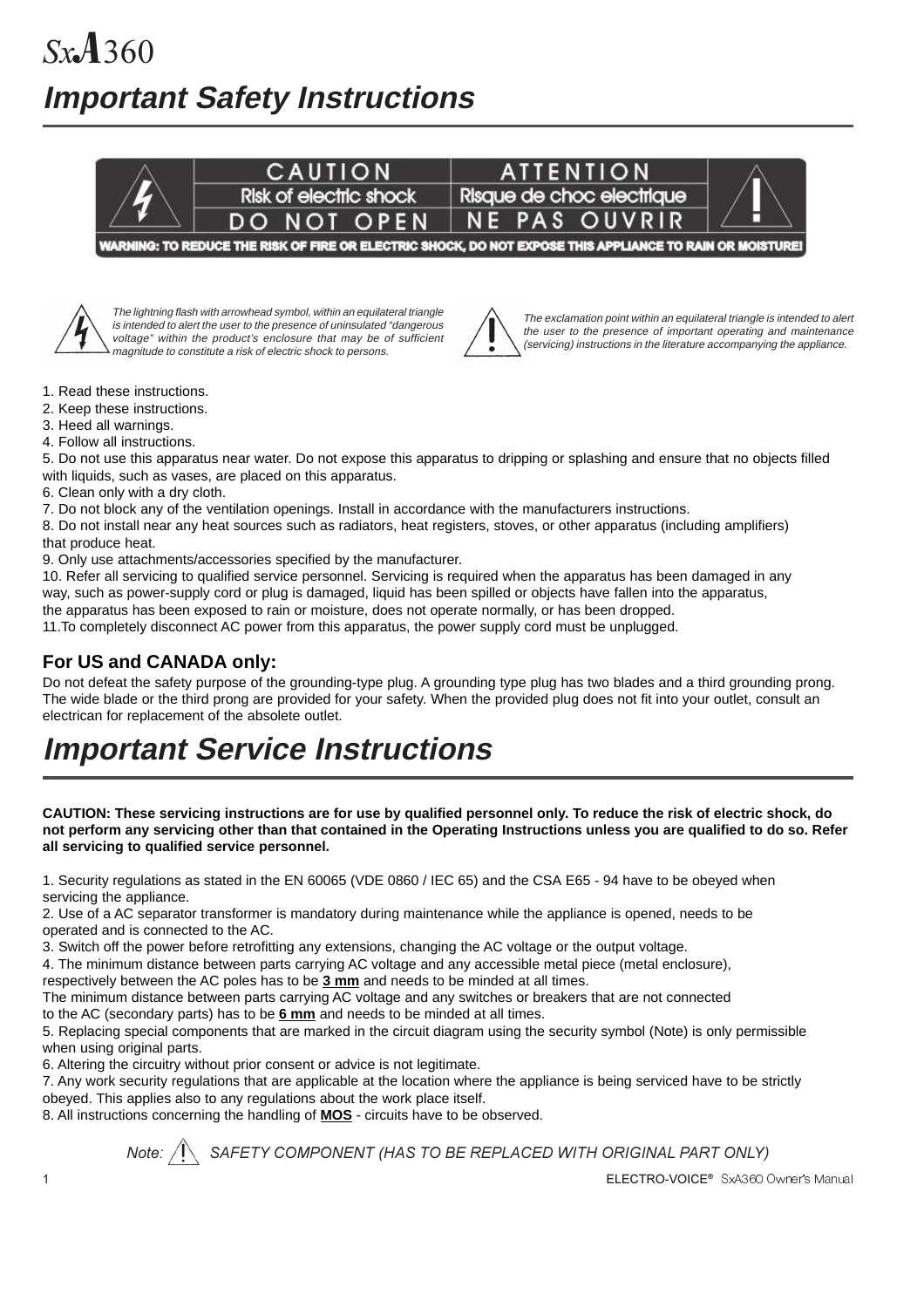

### **Table of Contents**

#### **SxA360 Owner's Manual**

Thank you for choosing Electro-Voice® SxA active powered loudspeaker systems. These systems are the culmination of EV's 75 years of experience in transducer design and over 50 years of experience in designing and building electronics. Please take time to consult this manual so that you can understand all the features built into your EV systems and full utilize all their performance capabilities.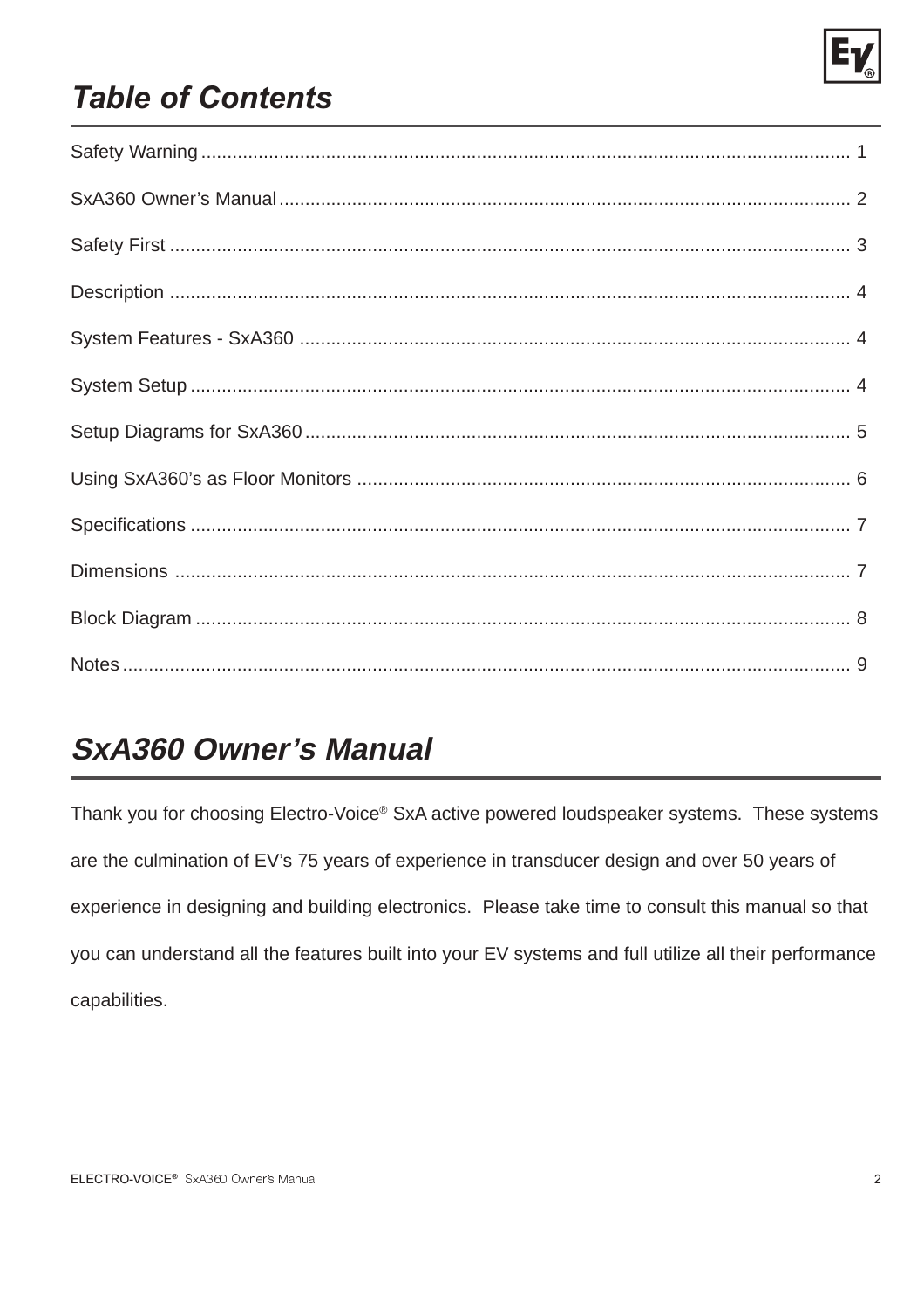# Sx.A360 **Safety First**

When setting up, installing and using Electro-Voice® SxA speaker systems, there are a number of precautions that you should follow:

- **·** When Electro-Voice® SxA speakers are used for portable applications in which they will be stacked directly on the floor or mounted on a tripod stand, make sure that the floor or stage is solid and secure.
- **·** Electro-Voice® SxA speaker systems include 1 3/8-inch stand mounts to allow mounting on tripod stands.

#### **Make sure to:**

- **·** Check the specifications of the speaker stand to be certain it is capable of supporting the weight of the speaker.
- **·** Check that the speaker stand is placed on a flat, stable surface and be sure to fully extend the legs of the stand. Do not try to make the stand "taller" and compromise its structural integrity.
- **·** Route cables and position the stand so that performers, production crew and audience members will not trip over the stand or cables and pull the speaker system over. Secure cables with wire ties or tape whenever possible.
- **·** Do not attempt to suspend more than one speaker on a stand designed for a single speaker.
- **·** Unless you are confident that you can safely handle lifting the weight of the speaker onto the stand, ask another person to help you place it.
- **·** After the system is in operation for a few minutes, the heat sink will become warm to the touch and can become quite hot after extended high-level operation. Avoid touching the heat sink fins to prevent burns. When installing the system, use care to ensure that there is at least two inches of space behind the heatsink to allow free circulation of air.
- **·** If you intended to hang or fly the SxA two-way systems, please do so safely with the correct hardware and accessories.

**WARNING:** Suspending any object is potentially dangerous and should only be attempted by individuals who have a thorough knowledge of the techniques and regulations of rigging objects overhead. Electro-Voice® strongly recommends that SxA speakers be suspended taking into account all current national, federal, state and local regulations. It is the responsibility of the installer to ensure that SxA speakers are safely installed in accordance with all such regulations. If SxA speakers are suspended, Electro-Voice<sup>®</sup> strongly recommends that the system be inspected at least once a year. If any sign of weakness or damage is detected, remedial action should be taken immediately. Please consult our manual entitled Suspending System 200 Loudspeakers, and the SK1 data sheet, which details the various hardware kits that are available to safely suspend SxA speakers and how each kit should be used. There are also data sheets for each EV hanging hardware part that should also be consulted prior to suspending speakers.



**·** Electro-Voice® does not recommend use of SxA speakers outdoors or in high moisture environments. Avoid exposing SxA speakers to direct moisture and or high humidity that can cause corrosion of electrical contacts and problems with loudspeaker cones and surrounds.



**·** Electro-Voice® SxA loudspeakers are easily capable of generating sound pressure levels sufficient to cause permanent hearing damage to anyone within normal coverage distance. Caution should be taken to avoid prolonged exposure to sound pressure levels exceeding 90 dB.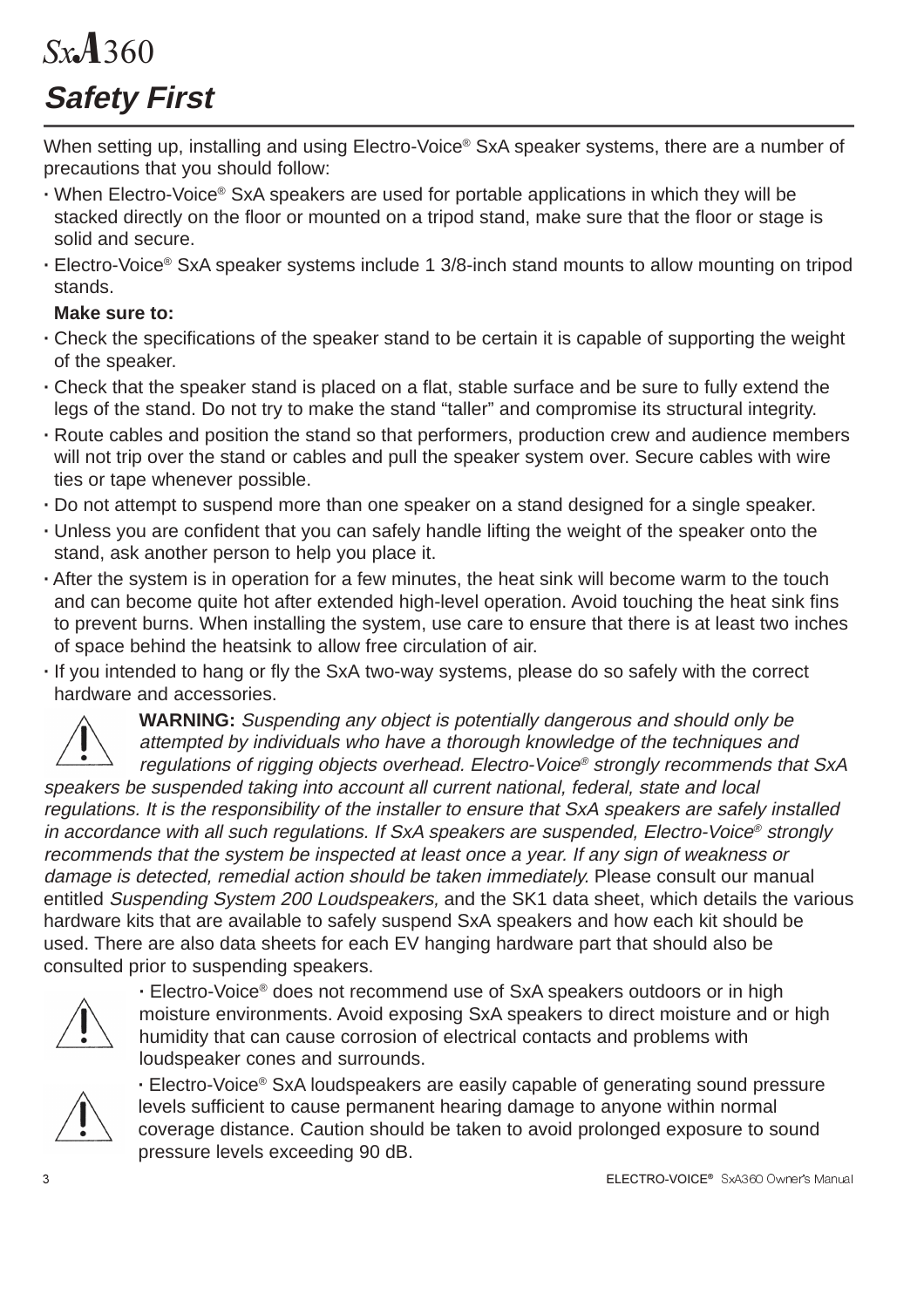

#### **Description**

The Electro-Voice® SxA360 high powered loudspeaker is a fully integrated audio system with carefully matched electronics and transducers. This product makes it easy to setup a high-quality sound system quickly with a minimum of cables and external electronics. It retains typical EV ruggedness, reliability and impeccable sound quality.

### **System Features - SxA360**

- **·** Two built-in power amplifiers, one for low frequencies and one for high frequencies. The amplifiers also contain electronic crossover circuitry and CD horn compensation optimized for the speaker components a well as a limiter circuit that prevents either amplifier from clipping while preserving the sonic quality.
- **·** The low-frequency power amplifier delivers 350 watts continuous average power.
- **·** The high-frequency power amplifier delivers 150 watts continuous average power.
- **·** The line input utilizes Neutrik "combo" connectors, which will accept either ¼-inch or 3-pin XLRtype connectors.
- **·** The separate line output is 3-pin XLR-type balanced, low-impedance output that can be used with long cable runs.
- **·** The SxA360 two-way system is perfect for use as powered floor monitors.

### **System Setup**

To get your SxA system into operation as quickly as possible, please observe the following steps and precautions.

- **·** Plug the 3-terminal Powercon ac cable into a grounded line receptacle. Extension cords can be used to lengthen the ac cable as necessary but make sure that they are 3-conductor 14 gauge or greater, and that are properly grounded to avoid electrical hazards and extraneous noise.
- **·** Be sure that the SxA system is plugged into an ac power source that is capable of supplying the correct voltage. If the line voltage drops too much, the built-in amplifiers won't be able to develop their rated power and sound quality will suffer. Under high signal conditions, the SxA amplifier section can pull 3 – 4 amps of current (120 volt models) (2 amps at 240 volts). That means that no more than 4-SxA systems should be plugged into a single 15 amp electrical service. Be cautious of what else is plugged into the same electrical service line to avoid electrical problems and poor performance.
- **·** BEFORE TURNING THE POWER ON, MAKE SURE THAT THE LEVEL CONTROLS ARE DOWN TO AVOID TRANSIENTS OR UNEXPECTED LOUD SOUND. Turn on the power switch and ensure that the system is receiving power by monitoring the status LED. If the system is receiving signal, the LED will illuminate green.
- **·** The SxA360 loudspeaker has narrower coverage than other compact loudspeaker systems. Its narrower coverage will help you avoid room acoustics problems by delivering the sound where the speaker is aimed. You will find that precisely aiming the speakers at the audience area away from walls will give you better sound quality.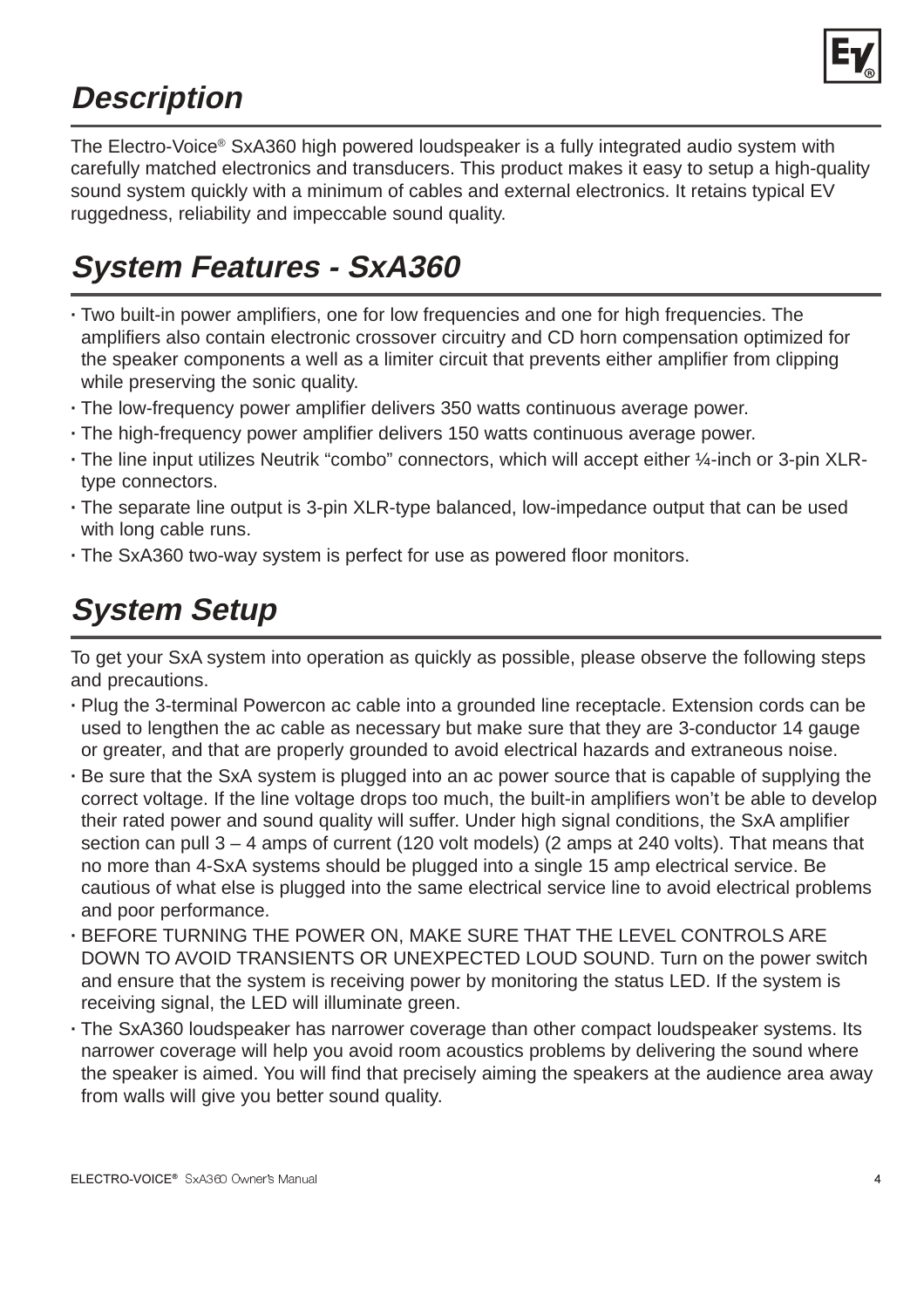Sx.A360



**Figure 1: Rear Panel SxA360** 

#### **Setup Diagrams for SxA360**

**·** Plug a line input into either the ¼-inch or the 3-pin XLR-type input connector. Examples of line input sources are mixer outputs, CD/DVD players, cassette decks, VCRs, electronic keyboards, computer sound cards, etc. The ¼- inch input is in the center of the XLR connector and can accept unbalanced or balanced lines (TRS ¼-inch). The line input level required to drive the unit to full power is from – 12 dBu to 0 dBu. The system's level control regulates the overall output level of the system.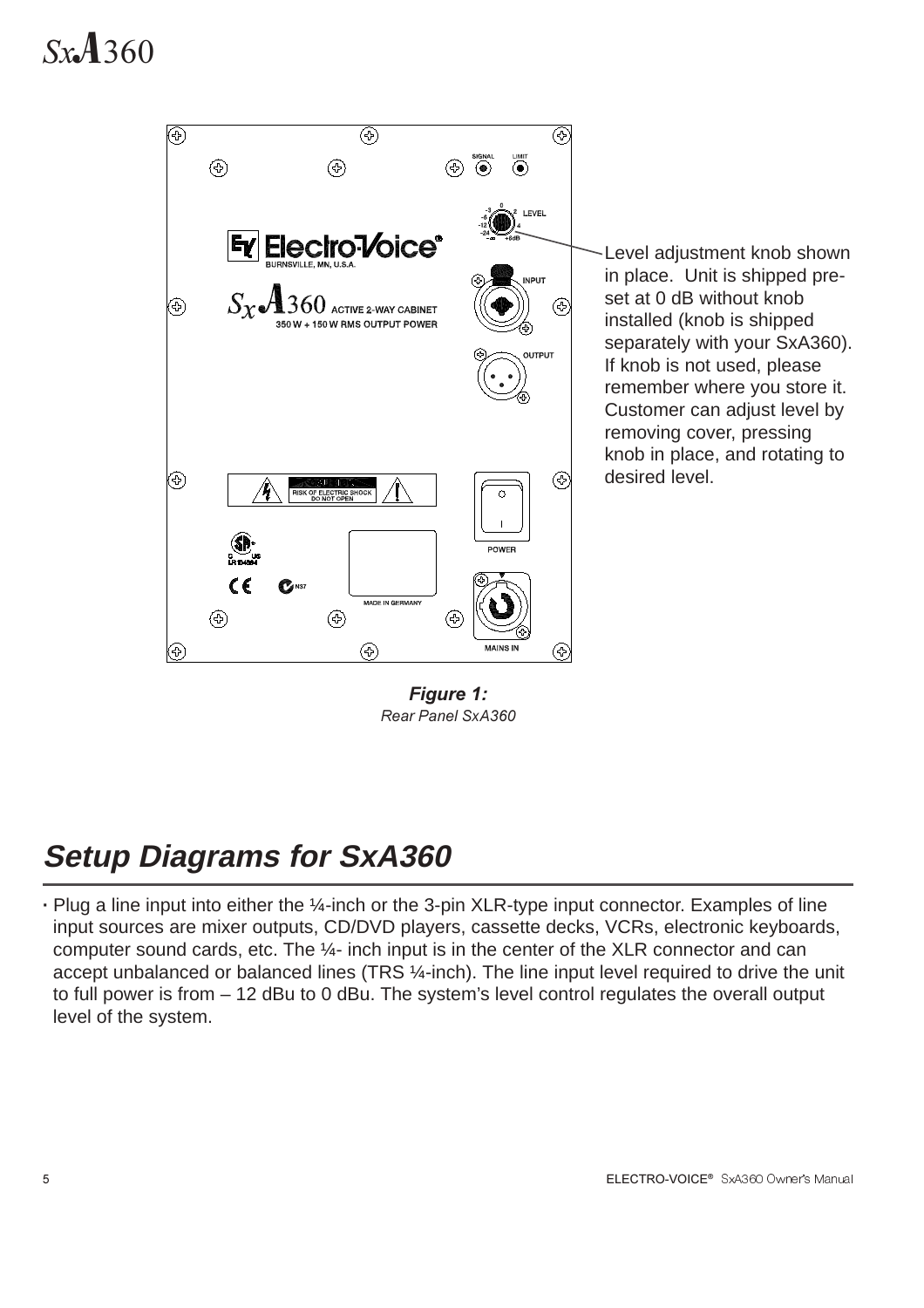

#### **Using SxA360's as Floor Monitors**

- **·** The SxA360 is perfect for use as a powered floor monitor.
- **·** The F200 adapters are necessary to convert the SxA360 into a monitor and are shipped with the speaker. To install the adapters, simply insert them into the speaker (See Figure 2 below). The F200 adapters can be easily removed by pulling in the opposite direction.
- **·** The F200 Monitor Foot kit contains two plastic feet.
- **·** The F200 is used with any 12-inch Sx or SxA speaker enclosures.
- **·** Insert the feet firmly into the holes in the rear cabinet (See Figure 2).
- **·** Remove the F200 monitor feet by pulling in the opposite direction.

O-Ring Location. Monitor Foot Permanent Screw Location



**CAUTION: The F200 monitor feet protrude from the enclosure. Care should be taken when moving the enclosure, since damage to the feet or enclosure might occur if the system is dropped or slid across a rough surface. It is recommended that the feet be removed for transport.**

ELECTRO-VOICE® SxA360 Owner's Man ual de la construction de la construction de la construction de la construction de la construction de la const<br>La construction de la construction de la construction de la construction de la construction de la construction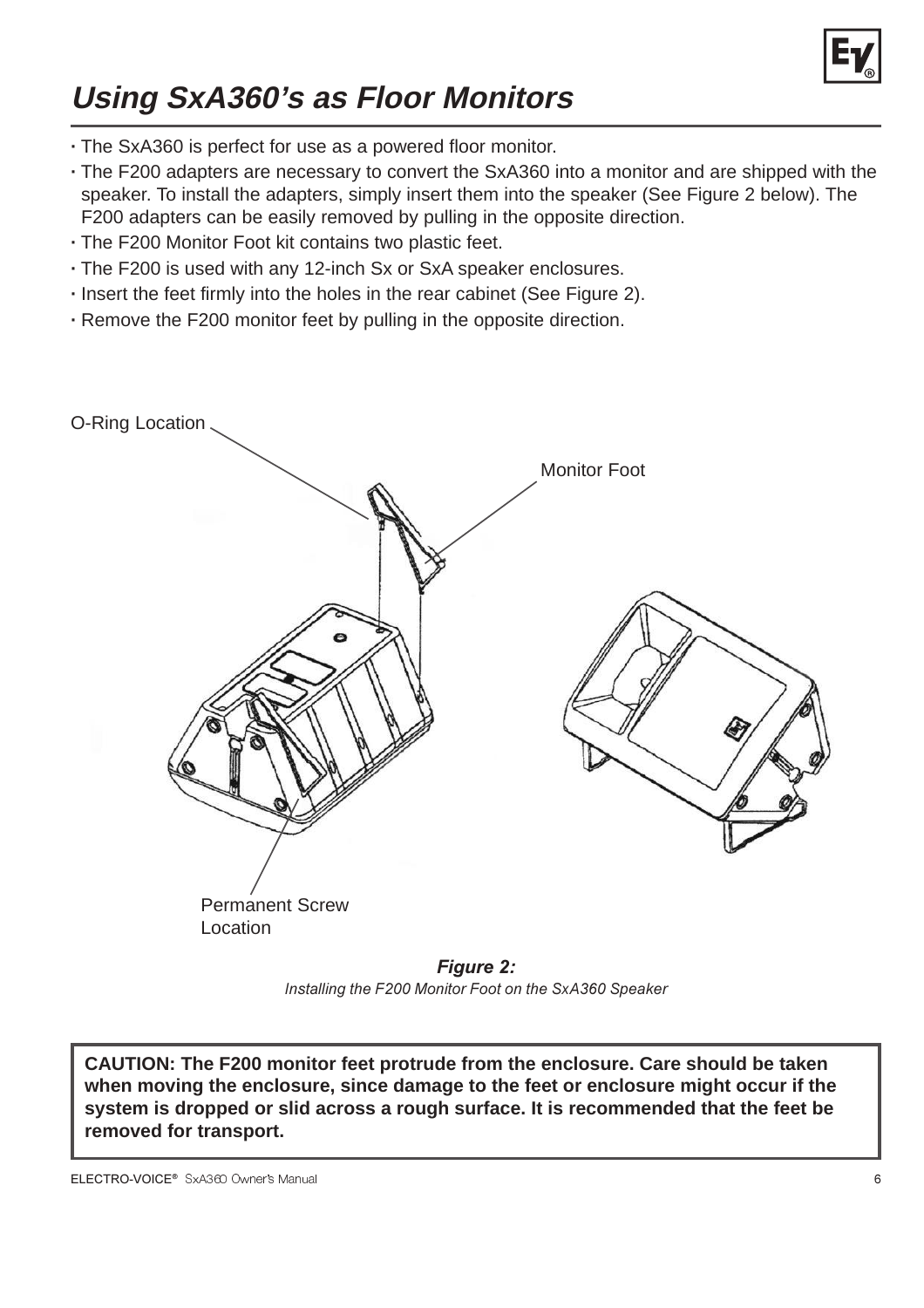# Sx.A360 **Specifications**

| Freq. Response (-10 dB):                               | 60 Hz - 18 kHz                                             |
|--------------------------------------------------------|------------------------------------------------------------|
| Max $SPI:$                                             | 126 dB                                                     |
| Horizontal Coverage:                                   | $65^\circ$                                                 |
| Vertical Coverage:                                     | $65^\circ$                                                 |
| LF Amplifier Power:                                    | 350W RMS                                                   |
| <b>HF Amplifier Power:</b>                             | <b>150W RMS</b>                                            |
| Max SPL (Calculated):                                  | 129 dB                                                     |
| Line Input Sensitivity:                                | -12 dBu to 0 dBu for full output                           |
| I F Transducer:                                        | 12" (300mm) DL12BFH Woofer                                 |
| HF Transducer:                                         | 1" (25mm) exit DH2T Comp. Driver                           |
| Connectors:<br>Line Inputs:<br><b>Balanced Output:</b> | XLR and 1/4" phone Combination<br><b>XLR</b>               |
| Power Requirement:                                     | 110-130 VAC, 50-60Hz, or 220-240<br>VAC, 50-60Hz 600 Watts |
| Enclosure Material:                                    | Copolymer                                                  |
| Grille:                                                | Powder Coated Steel                                        |
| $Dim (H \times W \times D)$ :                          | 23.1" x 16.9" x 12.3<br>("586 x 429 x 312mm)               |
| Net Weight (each):                                     | 36 lbs (16.6 kg)                                           |
| Shipping Weight:                                       | 40 lbs (18.4 kg)                                           |
|                                                        |                                                            |

#### **Dimensions**